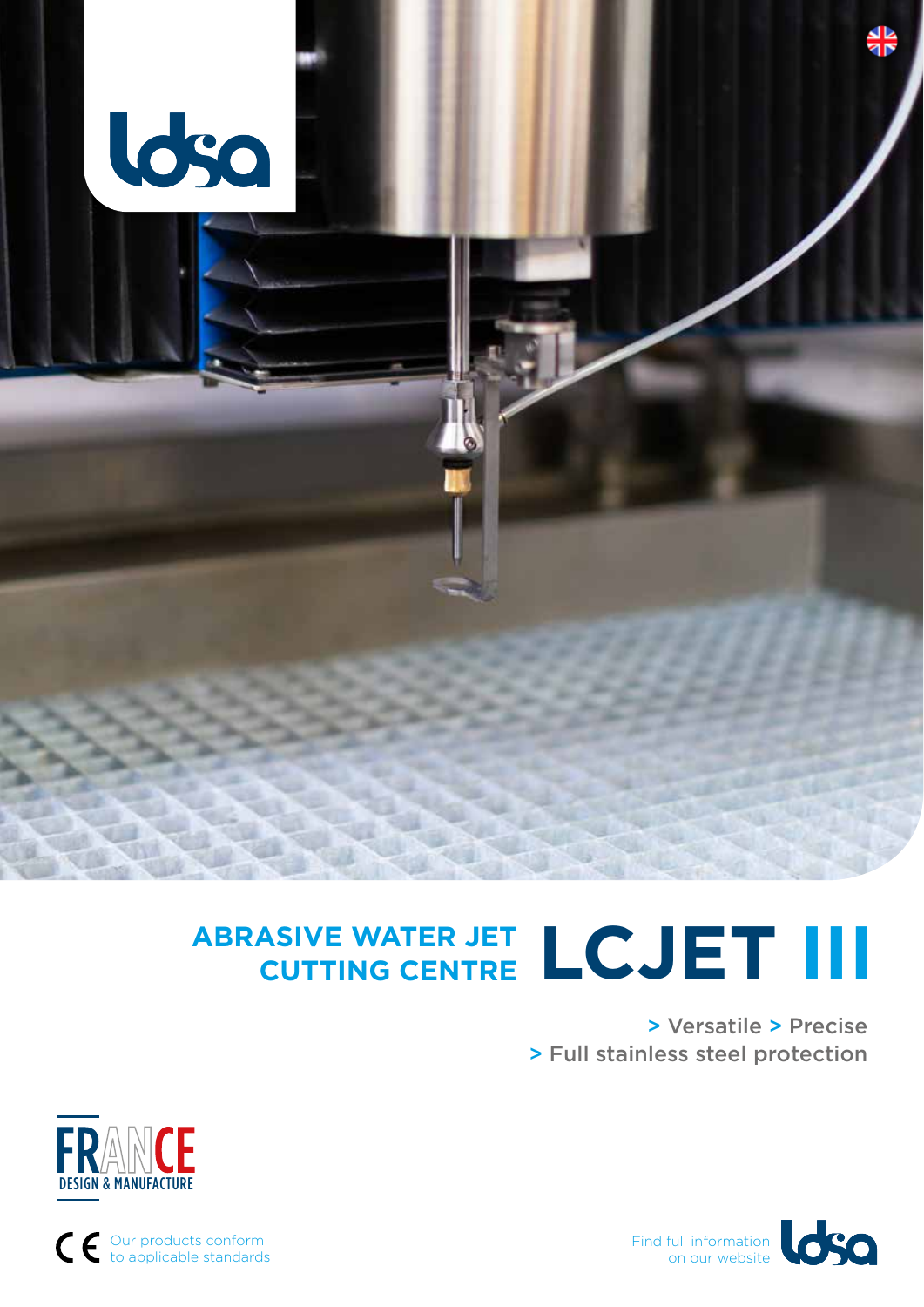# **LCJET**

Model shown LCJET III 10.10 1T3X AW

#### **ABRASIVE WATER JET CUTTING CENTRE**

#### **STANDARD CHARACTERISTICS**

- > Cutting speed limited to 20 m/min
- > Repeatability +/- 0,02 mm
- > Absolute precision

+/- 0,03 mm

> 304L stainless steel tank

## "

*THE PRECISE & REASSURING LDSA WATER JET CUTTING MACHINE*









## **ERSATILE, PRECISE FULL STAINLESS STEEL PROTECTION**

LDSA, the leading French Designer and Manufacturer of Water Jet Cutting Centres, presents its new High Precision machine, the 3 or 5-axis "LCJET III" type. The system is based on a consistent, user-friendly system using all the latest cutting-edge technologies.

Model with full stainless steel housing and frame, upgradeable, ideally suited to teaching environments and where the workshop environment is a concern !

The machine is controlled by a latest generation CNC units from FANUC (world No.1), offering ease of use coupled with unrivalled reliability and precision. The very high pressure water supply (4000 Bar – 6200 Bar) is provided by a pump manufactured by BFT (European No.1), KMT (world No.1) or HPYERTHERM (USA).

The HMI (human machine interface) is fully developed and programmed in house, making it fully adaptable and customisable. The machine operates under Windows 10 PRO, allowing for easy, secure integration into your IT network.

A range of sensors enable the system to be controlled and managed remotely. That digital compatibility means that remote assistance can be provided easily, quickly and efficiently.

The machine, which is highly compact, uses only the highest quality mechanical and electrical components, to ensure the greatest possible reliable.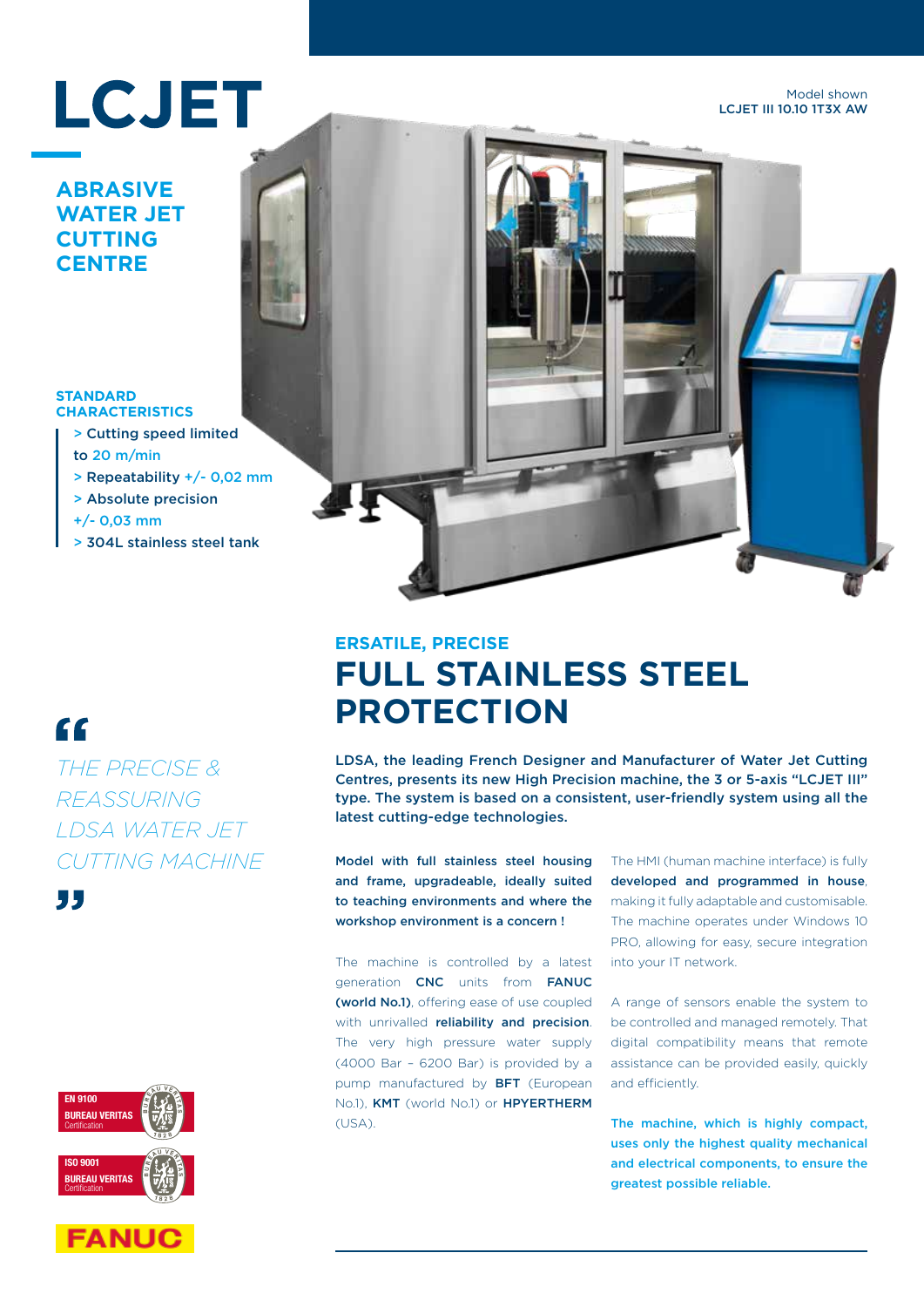#### **CONFIGURATION BENEFITS**



**FULL STAINLESS STEEL HOUSING & FRAME**



**COMPACT & RIGID MACHINE AVAILABLE IN 3, 4 OR 5** 



**SIMULTANEOUS AXES**



**UPGRADEABLE MACHINE**



**STANDARD EQUIPMENT :** Height/flatness touch probe, Managed abrasive doser



**RAPID INSTALLATION WITHIN 3 DAYS**

## HIGH PRECISION WORK IN TOTAL **SAFETY**

A compact, rigid, full stainless steel machine. Rapid implementation on site (3 days).

### **LDSA ADDED BENEFITS**



### **ALL SECTORS**



/ AERONAUTICAL / AEROSPACE / INDUSTRY / AUTOMOTIVE / NAVAL / NUCLEAR / SHEET METAL & METALLURGY / MARBLE MASONRY / TEACHING...



VIEW THE FULL specifications of this machine on our website

#### **ALL MATERIALS**

**600 mm and over soft materials** glass wool, rubber, fabrics, cardboard, polypropylene…

**500 mm hard materials** stone, ceramics, aluminium, brass, plastic, carbon…

**200 mm very hard materials** steel, titanium, stainless, Inconel, Creusabro…